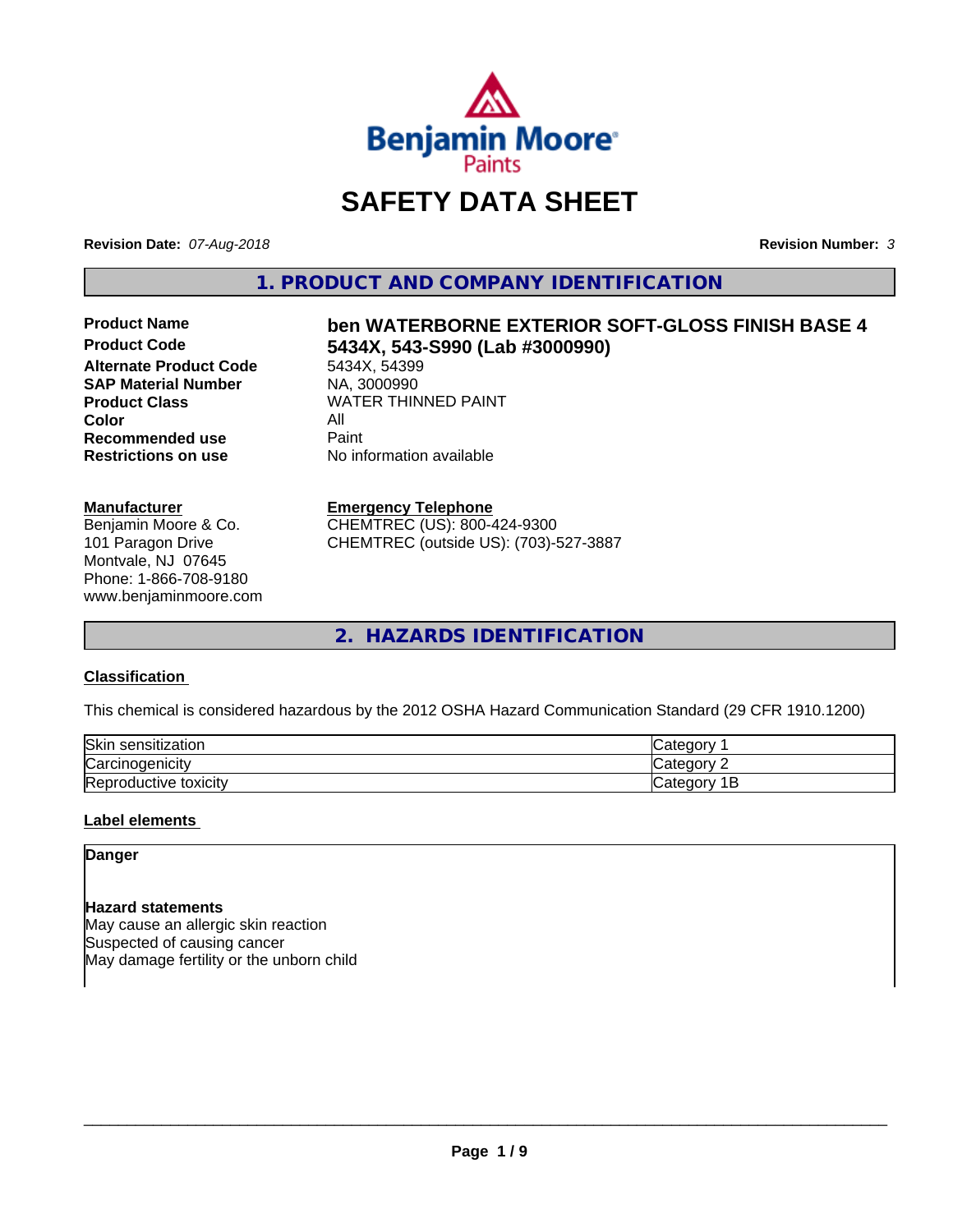

**Appearance** liquid **CODO** *Appearance liquid* **Odor** *CODO CODO* **<b>***CODO CODO CODO CODO CODO* 

#### **Precautionary Statements - Prevention**

Obtain special instructions before use Do not handle until all safety precautions have been read and understood Use personal protective equipment as required Avoid breathing dust/fume/gas/mist/vapors/spray Contaminated work clothing should not be allowed out of the workplace Wear protective gloves

#### **Precautionary Statements - Response**

IF exposed or concerned: Get medical advice/attention **Skin** IF ON SKIN: Wash with plenty of soap and water If skin irritation or rash occurs: Get medical advice/attention Wash contaminated clothing before reuse

#### **Precautionary Statements - Storage**

Store locked up

#### **Precautionary Statements - Disposal**

Dispose of contents/container to an approved waste disposal plant

#### **Hazards not otherwise classified (HNOC)**

Not applicable

#### **Other information**

No information available

### **3. COMPOSITION INFORMATION ON COMPONENTS**

\_\_\_\_\_\_\_\_\_\_\_\_\_\_\_\_\_\_\_\_\_\_\_\_\_\_\_\_\_\_\_\_\_\_\_\_\_\_\_\_\_\_\_\_\_\_\_\_\_\_\_\_\_\_\_\_\_\_\_\_\_\_\_\_\_\_\_\_\_\_\_\_\_\_\_\_\_\_\_\_\_\_\_\_\_\_\_\_\_\_\_\_\_

| <b>Chemical name</b>                       | CAS No.    | Weight-% |
|--------------------------------------------|------------|----------|
| Zinc oxide                                 | 1314-13-2  |          |
| 1-Methyl-2-pyrrolidinone                   | 872-50-4   |          |
| Sodium C14-C16 olefin sulfonate            | 68439-57-6 | 0.5      |
| 2-N-octvl-4-Isothiazolin-3-One             | 26530-20-1 | 0.5      |
| Urea, N-(3,4-dichlorophenyl)-N,N-dimethyl- | 330-54-1   | 0.5      |

### **4. FIRST AID MEASURES**

**General Advice** No hazards which require special first aid measures.

**Eye Contact Rinse thoroughly with plenty of water for at least 15 minutes and consult a**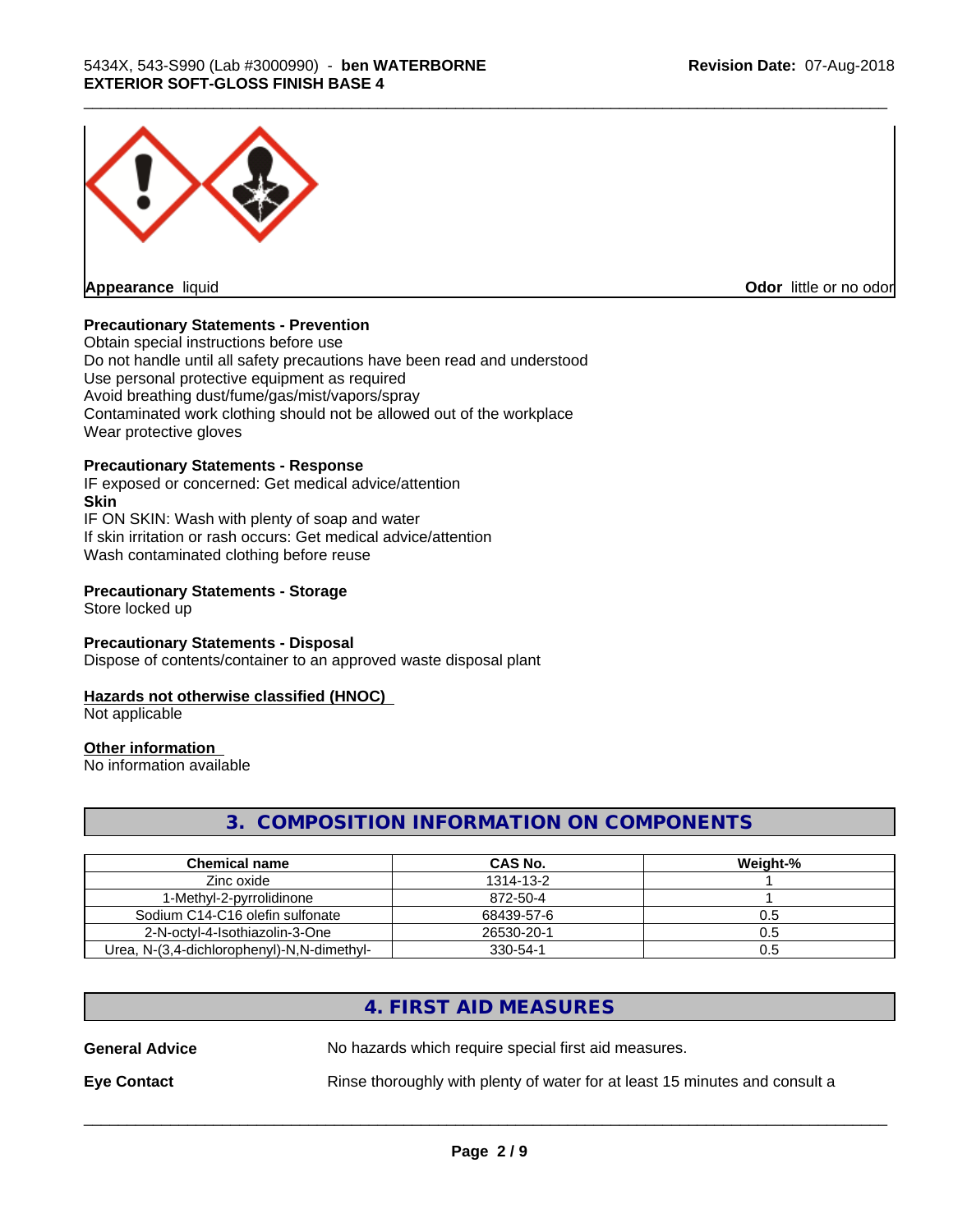|                                                  | physician.                                                                                                                                                                                                                          |
|--------------------------------------------------|-------------------------------------------------------------------------------------------------------------------------------------------------------------------------------------------------------------------------------------|
| <b>Skin Contact</b>                              | Wash off immediately with soap and plenty of water while removing all<br>contaminated clothes and shoes. If skin irritation persists, call a physician. Wash<br>clothing before reuse. Destroy contaminated articles such as shoes. |
| <b>Inhalation</b>                                | Move to fresh air. If symptoms persist, call a physician.                                                                                                                                                                           |
| Ingestion                                        | Clean mouth with water and afterwards drink plenty of water. Consult a physician<br>if necessary.                                                                                                                                   |
| <b>Most Important</b><br><b>Symptoms/Effects</b> | May cause allergic skin reaction.                                                                                                                                                                                                   |
| <b>Notes To Physician</b>                        | Treat symptomatically.                                                                                                                                                                                                              |
|                                                  |                                                                                                                                                                                                                                     |

\_\_\_\_\_\_\_\_\_\_\_\_\_\_\_\_\_\_\_\_\_\_\_\_\_\_\_\_\_\_\_\_\_\_\_\_\_\_\_\_\_\_\_\_\_\_\_\_\_\_\_\_\_\_\_\_\_\_\_\_\_\_\_\_\_\_\_\_\_\_\_\_\_\_\_\_\_\_\_\_\_\_\_\_\_\_\_\_\_\_\_\_\_

**5. FIRE-FIGHTING MEASURES**

| <b>Suitable Extinguishing Media</b>                                              | Use extinguishing measures that are appropriate to local<br>circumstances and the surrounding environment.                                   |  |  |
|----------------------------------------------------------------------------------|----------------------------------------------------------------------------------------------------------------------------------------------|--|--|
| <b>Protective Equipment And Precautions For</b><br><b>Firefighters</b>           | As in any fire, wear self-contained breathing apparatus<br>pressure-demand, MSHA/NIOSH (approved or equivalent)<br>and full protective gear. |  |  |
| <b>Specific Hazards Arising From The Chemical</b>                                | Closed containers may rupture if exposed to fire or<br>extreme heat.                                                                         |  |  |
| <b>Sensitivity To Mechanical Impact</b>                                          | No.                                                                                                                                          |  |  |
| <b>Sensitivity To Static Discharge</b>                                           | No.                                                                                                                                          |  |  |
| <b>Flash Point Data</b><br>Flash Point (°F)<br>Flash Point (°C)<br><b>Method</b> | Not applicable<br>Not applicable<br>Not applicable                                                                                           |  |  |
| <b>Flammability Limits In Air</b>                                                |                                                                                                                                              |  |  |
| Lower flammability limit:<br><b>Upper flammability limit:</b>                    | Not applicable<br>Not applicable                                                                                                             |  |  |
| Health: 1<br>Flammability: 0<br><b>NFPA</b>                                      | <b>Instability: 0</b><br><b>Special: Not Applicable</b>                                                                                      |  |  |
| <b>NFPA Legend</b><br>0 - Not Hazardous                                          |                                                                                                                                              |  |  |

- 
- 1 Slightly
- 2 Moderate 3 - High
- 

4 - Severe

*The ratings assigned are only suggested ratings, the contractor/employer has ultimate responsibilities for NFPA ratings where this system is used.*

*Additional information regarding the NFPA rating system is available from the National Fire Protection Agency (NFPA) at www.nfpa.org.*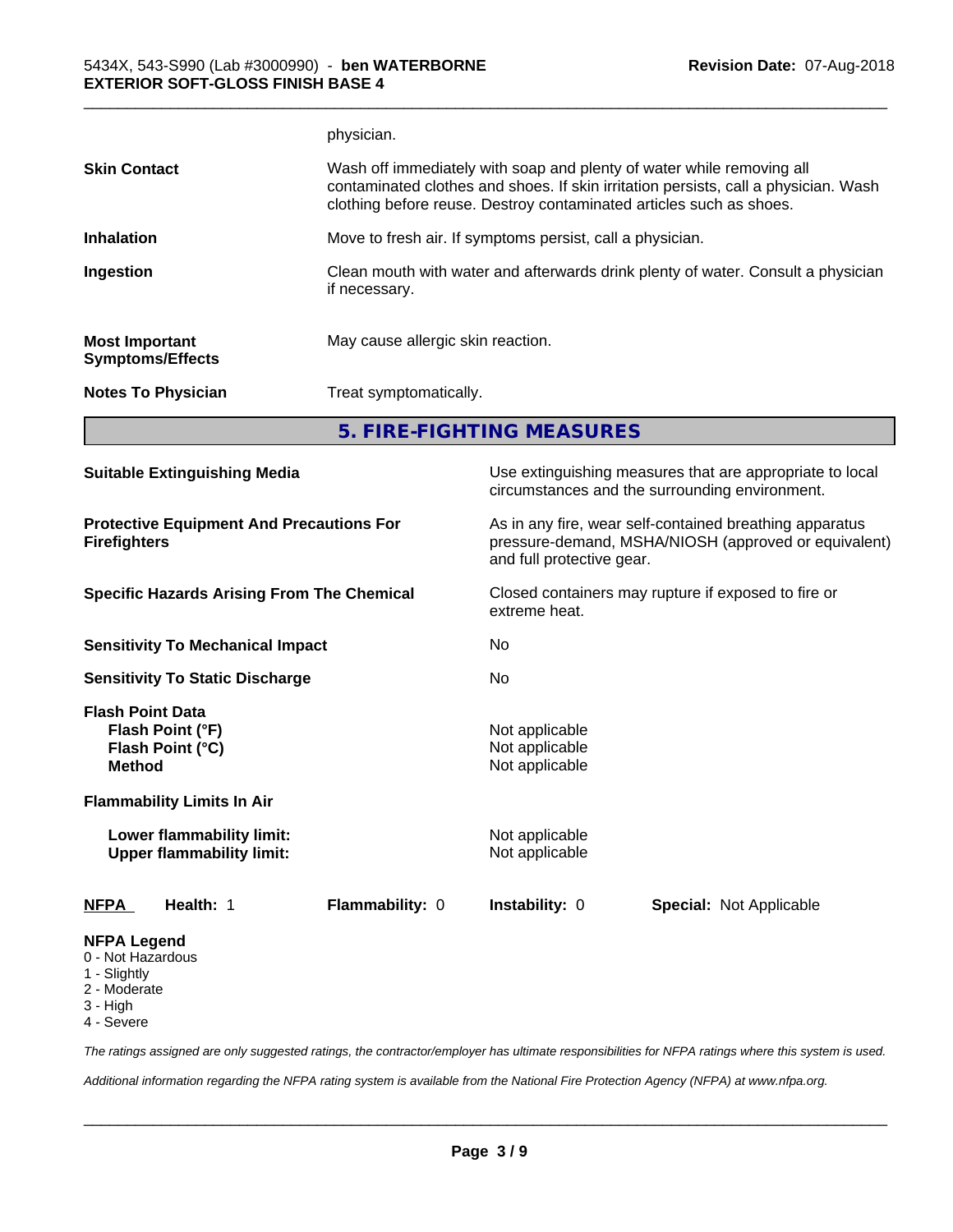|                                  | 6. ACCIDENTAL RELEASE MEASURES                                                                                                                                                   |  |  |
|----------------------------------|----------------------------------------------------------------------------------------------------------------------------------------------------------------------------------|--|--|
| <b>Personal Precautions</b>      | Avoid contact with skin, eyes and clothing. Ensure adequate ventilation.                                                                                                         |  |  |
| <b>Other Information</b>         | Prevent further leakage or spillage if safe to do so.                                                                                                                            |  |  |
| <b>Environmental precautions</b> | See Section 12 for additional Ecological Information.                                                                                                                            |  |  |
| <b>Methods for Cleaning Up</b>   | Soak up with inert absorbent material. Sweep up and shovel into suitable<br>containers for disposal.                                                                             |  |  |
|                                  | 7. HANDLING AND STORAGE                                                                                                                                                          |  |  |
| <b>Handling</b>                  | Avoid contact with skin, eyes and clothing. Avoid breathing vapors, spray mists or<br>sanding dust. In case of insufficient ventilation, wear suitable respiratory<br>equipment. |  |  |
| <b>Storage</b>                   | Keep container tightly closed. Keep out of the reach of children.                                                                                                                |  |  |
| <b>Incompatible Materials</b>    | No information available                                                                                                                                                         |  |  |

\_\_\_\_\_\_\_\_\_\_\_\_\_\_\_\_\_\_\_\_\_\_\_\_\_\_\_\_\_\_\_\_\_\_\_\_\_\_\_\_\_\_\_\_\_\_\_\_\_\_\_\_\_\_\_\_\_\_\_\_\_\_\_\_\_\_\_\_\_\_\_\_\_\_\_\_\_\_\_\_\_\_\_\_\_\_\_\_\_\_\_\_\_

### **8. EXPOSURE CONTROLS/PERSONAL PROTECTION**

#### **Exposure Limits**

| <b>Chemical name</b>                       | <b>ACGIH TLV</b>         | <b>OSHA PEL</b>           |
|--------------------------------------------|--------------------------|---------------------------|
| Zinc oxide                                 | $2 \text{ mg/m}^3$ - TWA | 5 mg/m <sup>3</sup> - TWA |
|                                            | 10 mg/m $3$ - STEL       | 15 mg/m $3$ - TWA         |
| Urea, N-(3,4-dichlorophenyl)-N,N-dimethyl- | 10 mg/m $3$ - TWA        | N/E                       |

#### **Legend**

ACGIH - American Conference of Governmental Industrial Hygienists Exposure Limits OSHA - Occupational Safety & Health Administration Exposure Limits N/E - Not Established

| <b>Engineering Measures</b>          | Ensure adequate ventilation, especially in confined areas.                                                                          |
|--------------------------------------|-------------------------------------------------------------------------------------------------------------------------------------|
| <b>Personal Protective Equipment</b> |                                                                                                                                     |
| <b>Eye/Face Protection</b>           | Safety glasses with side-shields.                                                                                                   |
| <b>Skin Protection</b>               | Protective gloves and impervious clothing.                                                                                          |
| <b>Respiratory Protection</b>        | In case of insufficient ventilation wear suitable respiratory equipment.                                                            |
| <b>Hygiene Measures</b>              | Avoid contact with skin, eyes and clothing. Remove and wash contaminated<br>clothing before re-use. Wash thoroughly after handling. |

### **9. PHYSICAL AND CHEMICAL PROPERTIES**

**Appearance** liquid **Odor** liquid liquid little of **Odor**<br> **Odor Threshold**<br> **Odor Threshold**<br> **Odor Threshold**<br> **Odor Threshold Density (lbs/gal)** 

**No information available** 8.6 - 9.0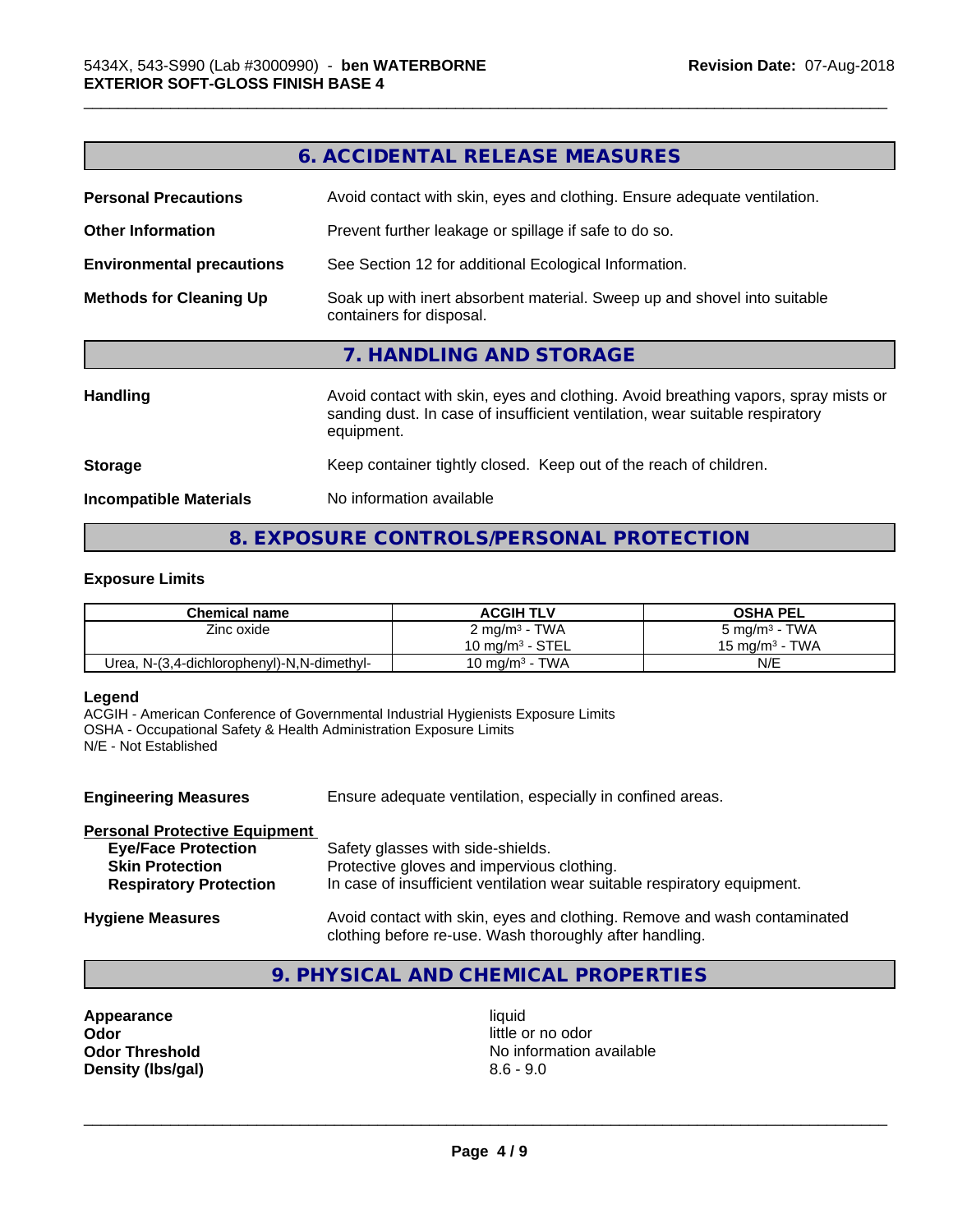| <b>Specific Gravity</b>              | $1.03 - 1.08$            |
|--------------------------------------|--------------------------|
| рH                                   | No information available |
| <b>Viscosity (cps)</b>               | No information available |
| Solubility(ies)                      | No information available |
| <b>Water solubility</b>              | No information available |
| <b>Evaporation Rate</b>              | No information available |
| Vapor pressure @20 °C (kPa)          | No information available |
| Vapor density                        | No information available |
| Wt. % Solids                         | $30 - 40$                |
| Vol. % Solids                        | $30 - 40$                |
| Wt. % Volatiles                      | $60 - 70$                |
| Vol. % Volatiles                     | $60 - 70$                |
| <b>VOC Regulatory Limit (g/L)</b>    | < 50                     |
| <b>Boiling Point (°F)</b>            | 212                      |
| <b>Boiling Point (°C)</b>            | 100                      |
| <b>Freezing Point (°F)</b>           | 32                       |
| <b>Freezing Point (°C)</b>           | 0                        |
| Flash Point (°F)                     | Not applicable           |
| Flash Point (°C)                     | Not applicable           |
| <b>Method</b>                        | Not applicable           |
| <b>Flammability (solid, gas)</b>     | Not applicable           |
| <b>Upper flammability limit:</b>     | Not applicable           |
| Lower flammability limit:            | Not applicable           |
| <b>Autoignition Temperature (°F)</b> | No information available |
| <b>Autoignition Temperature (°C)</b> | No information available |
| Decomposition Temperature (°F)       | No information available |
| Decomposition Temperature (°C)       | No information available |
| <b>Partition coefficient</b>         | No information available |
|                                      |                          |

\_\_\_\_\_\_\_\_\_\_\_\_\_\_\_\_\_\_\_\_\_\_\_\_\_\_\_\_\_\_\_\_\_\_\_\_\_\_\_\_\_\_\_\_\_\_\_\_\_\_\_\_\_\_\_\_\_\_\_\_\_\_\_\_\_\_\_\_\_\_\_\_\_\_\_\_\_\_\_\_\_\_\_\_\_\_\_\_\_\_\_\_\_

### **10. STABILITY AND REACTIVITY**

**Hazardous Decomposition Products** None under normal use.

**Reactivity Not Applicable** 

**Chemical Stability Stability** Stable under normal conditions.

**Conditions to avoid Conditions to avoid Prevent from freezing.** 

**Incompatible Materials No materials** No materials to be especially mentioned.

 $\overline{\phantom{a}}$  ,  $\overline{\phantom{a}}$  ,  $\overline{\phantom{a}}$  ,  $\overline{\phantom{a}}$  ,  $\overline{\phantom{a}}$  ,  $\overline{\phantom{a}}$  ,  $\overline{\phantom{a}}$  ,  $\overline{\phantom{a}}$  ,  $\overline{\phantom{a}}$  ,  $\overline{\phantom{a}}$  ,  $\overline{\phantom{a}}$  ,  $\overline{\phantom{a}}$  ,  $\overline{\phantom{a}}$  ,  $\overline{\phantom{a}}$  ,  $\overline{\phantom{a}}$  ,  $\overline{\phantom{a}}$ 

**Possibility of hazardous reactions** None under normal conditions of use.

**11. TOXICOLOGICAL INFORMATION**

#### **Product Information**

**Information on likely routes of exposure**

**Principal Routes of Exposure** Eye contact, skin contact and inhalation.

**Acute Toxicity**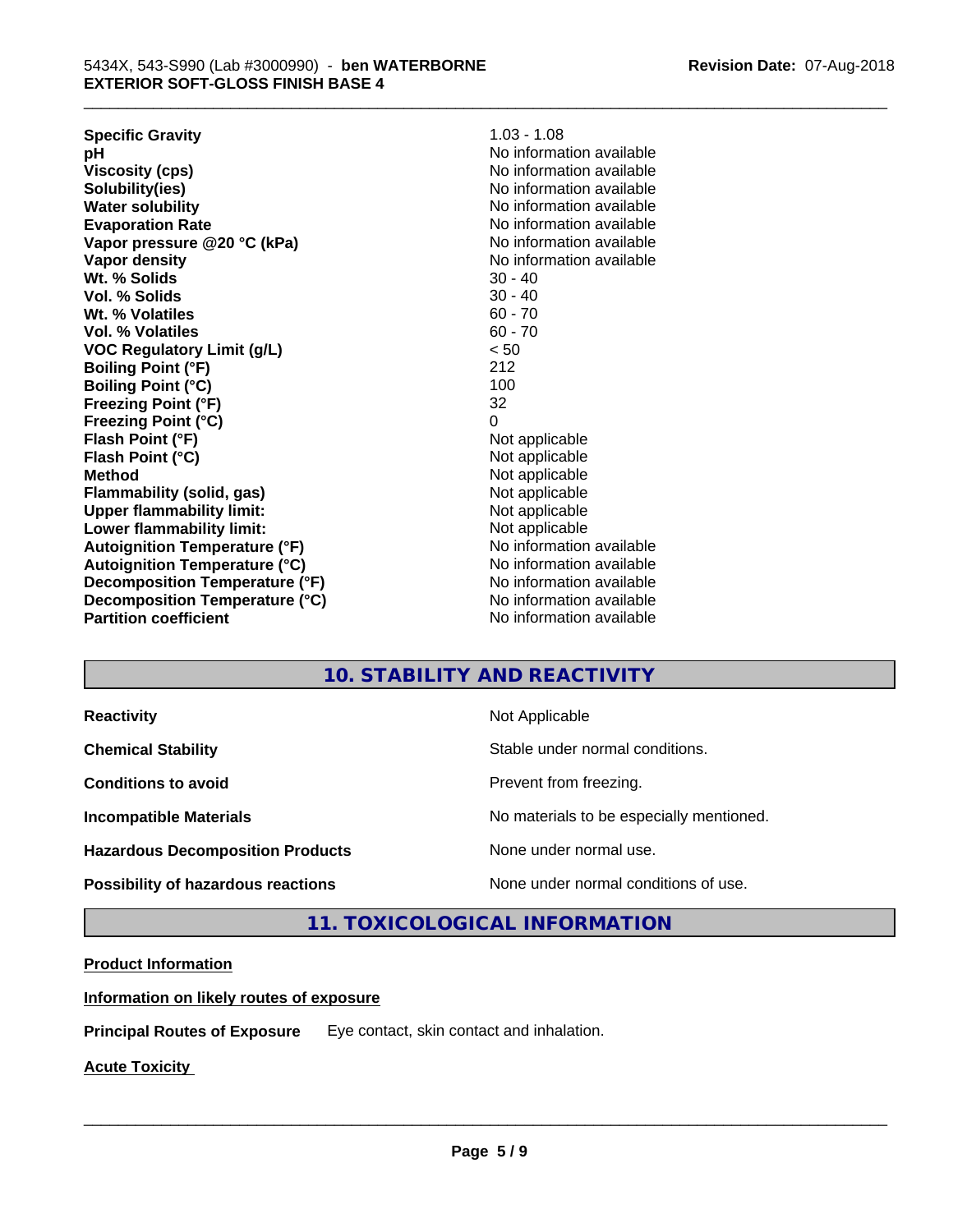| <b>Product Information</b>                                                                                                                                                                                                                                                                                                                                                                                                                                       | No information available                                                                                                                                                                                                                                                                                                                                                                                                                                 |  |  |
|------------------------------------------------------------------------------------------------------------------------------------------------------------------------------------------------------------------------------------------------------------------------------------------------------------------------------------------------------------------------------------------------------------------------------------------------------------------|----------------------------------------------------------------------------------------------------------------------------------------------------------------------------------------------------------------------------------------------------------------------------------------------------------------------------------------------------------------------------------------------------------------------------------------------------------|--|--|
| Symptoms related to the physical, chemical and toxicological characteristics                                                                                                                                                                                                                                                                                                                                                                                     |                                                                                                                                                                                                                                                                                                                                                                                                                                                          |  |  |
| <b>Symptoms</b>                                                                                                                                                                                                                                                                                                                                                                                                                                                  | No information available                                                                                                                                                                                                                                                                                                                                                                                                                                 |  |  |
|                                                                                                                                                                                                                                                                                                                                                                                                                                                                  | Delayed and immediate effects as well as chronic effects from short and long-term exposure                                                                                                                                                                                                                                                                                                                                                               |  |  |
| Eye contact<br><b>Skin contact</b>                                                                                                                                                                                                                                                                                                                                                                                                                               | May cause slight irritation.<br>Substance may cause slight skin irritation. Prolonged or repeated contact may dry<br>skin and cause irritation.                                                                                                                                                                                                                                                                                                          |  |  |
| <b>Inhalation</b><br>Ingestion<br><b>Sensitization</b><br><b>Neurological Effects</b><br><b>Mutagenic Effects</b><br><b>Reproductive Effects</b><br><b>Developmental Effects</b><br><b>Target organ effects</b><br><b>STOT - single exposure</b><br><b>STOT - repeated exposure</b><br>Other adverse effects<br><b>Aspiration Hazard</b>                                                                                                                         | May cause irritation of respiratory tract.<br>Ingestion may cause gastrointestinal irritation, nausea, vomiting and diarrhea.<br>May cause an allergic skin reaction<br>No information available.<br>No information available.<br>May damage fertility or the unborn child.<br>No information available.<br>No information available.<br>No information available.<br>No information available.<br>No information available.<br>No information available |  |  |
| <b>Numerical measures of toxicity</b>                                                                                                                                                                                                                                                                                                                                                                                                                            |                                                                                                                                                                                                                                                                                                                                                                                                                                                          |  |  |
|                                                                                                                                                                                                                                                                                                                                                                                                                                                                  | The following values are calculated based on chapter 3.1 of the GHS document                                                                                                                                                                                                                                                                                                                                                                             |  |  |
| <b>ATEmix (dermal)</b><br><b>ATEmix (inhalation-dust/mist)</b>                                                                                                                                                                                                                                                                                                                                                                                                   | 483549<br>339.8 mg/L                                                                                                                                                                                                                                                                                                                                                                                                                                     |  |  |
| <b>Component Information</b><br>Zinc oxide<br>LD50 Oral: 5000 mg/kg (Rat)<br>LC50 Inhalation (Dust): $> 5700$ mg/m <sup>3</sup> (Rat, 4 hr.)<br>1-Methyl-2-pyrrolidinone<br>LD50 Oral: 3598 mg/kg (Rat)<br>LD50 Dermal: 2000 mg/kg (Rabbit)<br>2-N-octyl-4-Isothiazolin-3-One<br>LD50 Oral: 550 mg/kg (Rat)<br>LD50 Dermal: 690 mg/kg (Rabbit)<br>Urea, N-(3,4-dichlorophenyl)-N,N-dimethyl-<br>LD50 Oral: 1017 mg/kg (Rat)<br>LD50 Dermal: $>$ 5000 mg/kg (Rat) |                                                                                                                                                                                                                                                                                                                                                                                                                                                          |  |  |

#### **Carcinogenicity**

*There are no known carcinogenic chemicals in this product above reportable levels.*

#### **Legend**

IARC - International Agency for Research on Cancer NTP - National Toxicity Program OSHA - Occupational Safety & Health Administration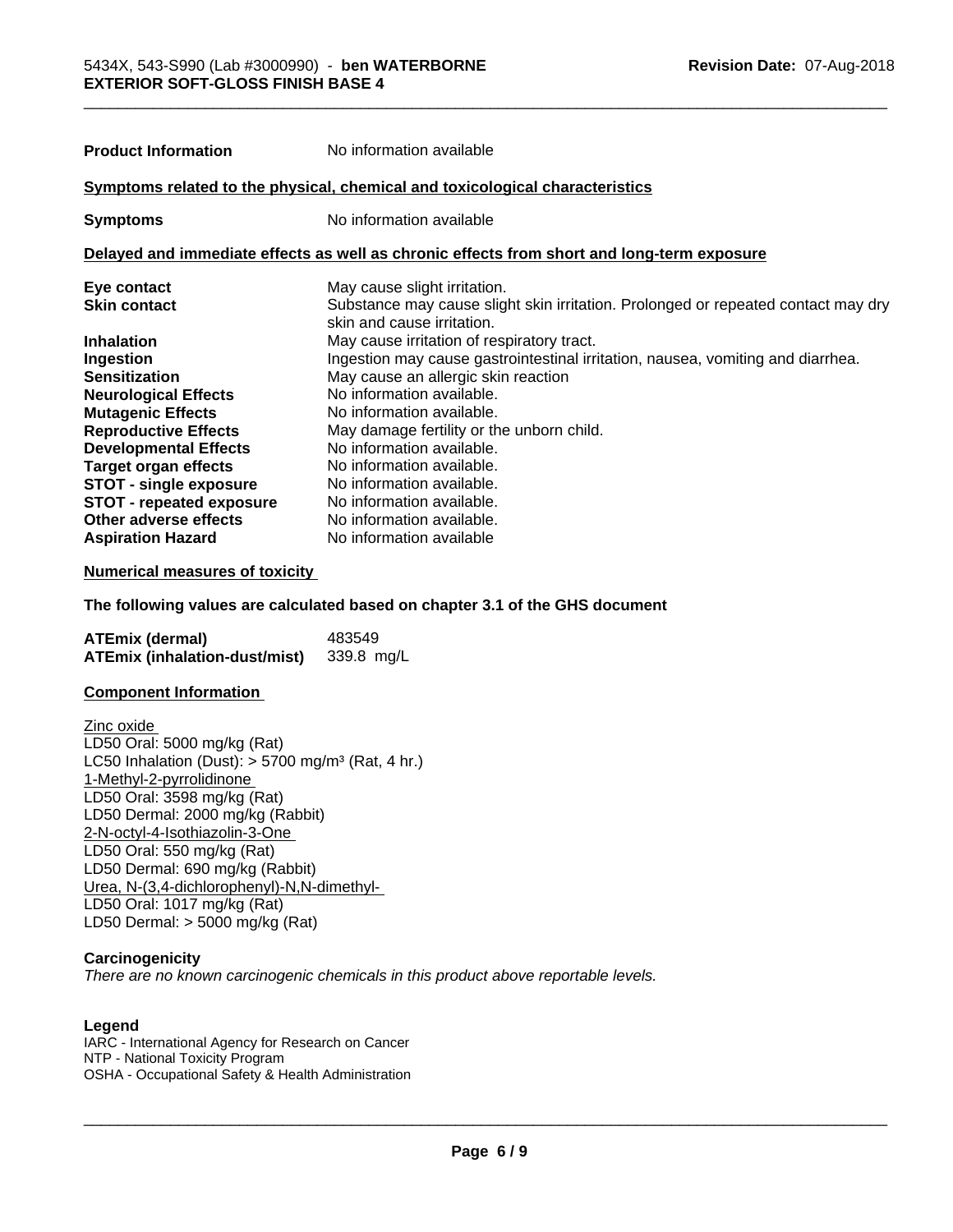### **12. ECOLOGICAL INFORMATION**

\_\_\_\_\_\_\_\_\_\_\_\_\_\_\_\_\_\_\_\_\_\_\_\_\_\_\_\_\_\_\_\_\_\_\_\_\_\_\_\_\_\_\_\_\_\_\_\_\_\_\_\_\_\_\_\_\_\_\_\_\_\_\_\_\_\_\_\_\_\_\_\_\_\_\_\_\_\_\_\_\_\_\_\_\_\_\_\_\_\_\_\_\_

#### **Ecotoxicity Effects**

The environmental impact of this product has not been fully investigated.

#### **Product Information**

**Acute Toxicity to Fish** No information available

#### **Acute Toxicity to Aquatic Invertebrates**

No information available

**Acute Toxicity to Aquatic Plants**

No information available

#### **Persistence / Degradability**

No information available.

#### **Bioaccumulation**

There is no data for this product.

#### **Mobility in Environmental Media**

No information available.

#### **Ozone**

No information available

#### **Component Information**

#### **Acute Toxicity to Fish**

#### Urea, N-(3,4-dichlorophenyl)-N,N-dimethyl- LC50: 3.5 mg/L (Rainbow Trout - 96 hr.)

### **Acute Toxicity to Aquatic Invertebrates**

No information available

#### **Acute Toxicity to Aquatic Plants**

No information available

### **13. DISPOSAL CONSIDERATIONS**

**Waste Disposal Method** Dispose of in accordance with federal, state, and local regulations. Local requirements may vary, consult your sanitation department or state-designated environmental protection agency for more disposal options.

 $\overline{\phantom{a}}$  ,  $\overline{\phantom{a}}$  ,  $\overline{\phantom{a}}$  ,  $\overline{\phantom{a}}$  ,  $\overline{\phantom{a}}$  ,  $\overline{\phantom{a}}$  ,  $\overline{\phantom{a}}$  ,  $\overline{\phantom{a}}$  ,  $\overline{\phantom{a}}$  ,  $\overline{\phantom{a}}$  ,  $\overline{\phantom{a}}$  ,  $\overline{\phantom{a}}$  ,  $\overline{\phantom{a}}$  ,  $\overline{\phantom{a}}$  ,  $\overline{\phantom{a}}$  ,  $\overline{\phantom{a}}$ 

### **14. TRANSPORT INFORMATION**

**DOT** Not regulated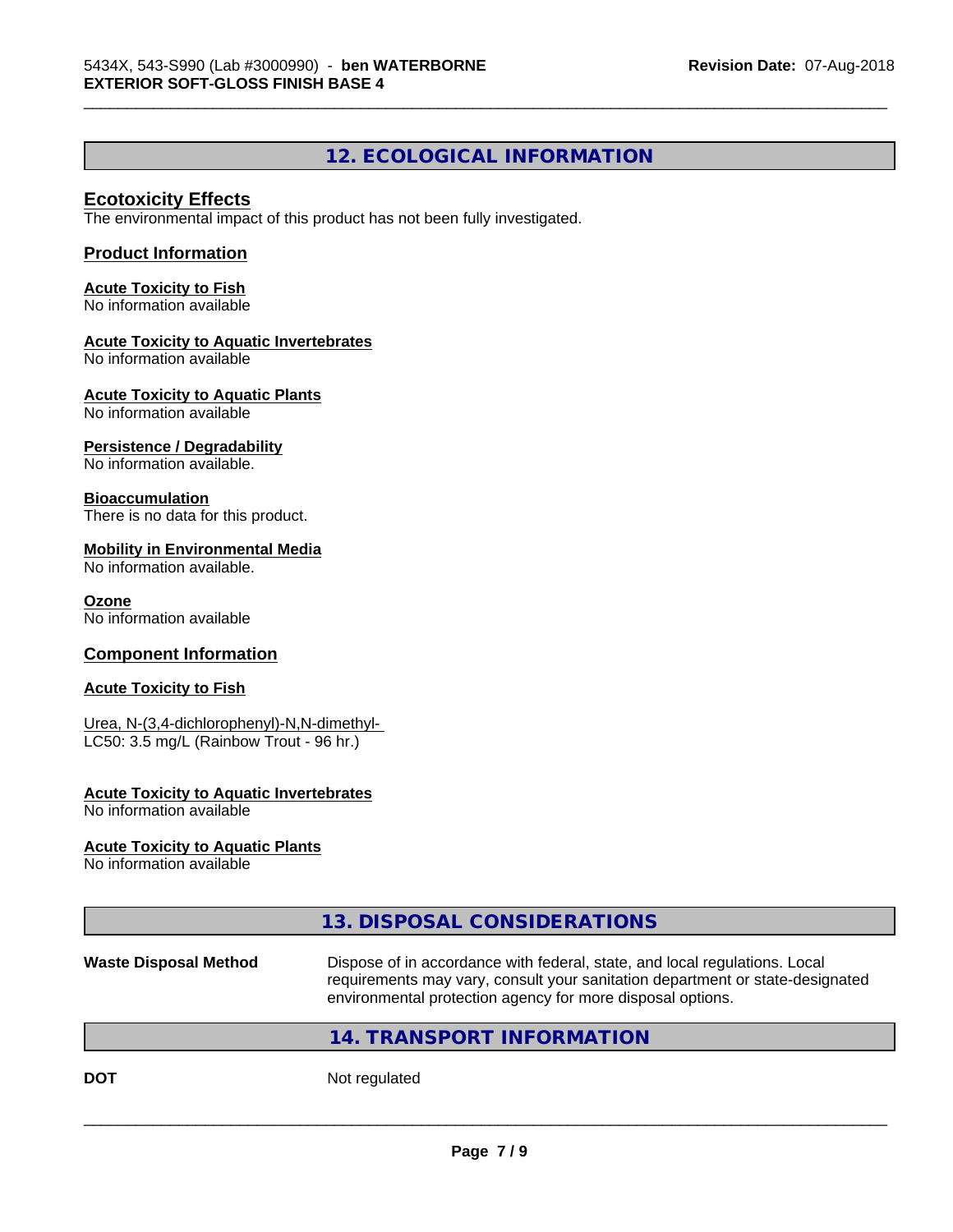| <b>ICAO / IATA</b>                               | Not regulated                                                                            |
|--------------------------------------------------|------------------------------------------------------------------------------------------|
| IMDG / IMO                                       | Not regulated                                                                            |
|                                                  | 15. REGULATORY INFORMATION                                                               |
| <b>International Inventories</b>                 |                                                                                          |
| <b>TSCA: United States</b><br><b>DSL: Canada</b> | Yes - All components are listed or exempt.<br>Yes - All components are listed or exempt. |

### **Federal Regulations**

| SARA 311/312 hazardous categorization |     |  |
|---------------------------------------|-----|--|
| Acute health hazard                   | Yes |  |
| Chronic Health Hazard                 | Yes |  |
| Fire hazard                           | Nο  |  |
| Sudden release of pressure hazard     | No  |  |
| Reactive Hazard                       | No  |  |

#### **SARA 313**

Section 313 of Title III of the Superfund Amendments and Reauthorization Act of 1986 (SARA). This product contains a chemical or chemicals which are subject to the reporting requirements of the Act and Title 40 of the Code of Federal Regulations, Part 372:

\_\_\_\_\_\_\_\_\_\_\_\_\_\_\_\_\_\_\_\_\_\_\_\_\_\_\_\_\_\_\_\_\_\_\_\_\_\_\_\_\_\_\_\_\_\_\_\_\_\_\_\_\_\_\_\_\_\_\_\_\_\_\_\_\_\_\_\_\_\_\_\_\_\_\_\_\_\_\_\_\_\_\_\_\_\_\_\_\_\_\_\_\_

*None*

#### **Clean Air Act,Section 112 Hazardous Air Pollutants (HAPs) (see 40 CFR 61)**

This product contains the following HAPs:

*None*

### **US State Regulations**

#### **California Proposition 65**

**A WARNING:** Cancer and Reproductive Harm– www.P65warnings.ca.gov

#### **State Right-to-Know**

| <b>Chemical name</b>                 | <b>Massachusetts</b> | <b>New Jersey</b> | Pennsylvania |
|--------------------------------------|----------------------|-------------------|--------------|
| Zinc oxide                           |                      |                   |              |
| 1-Methvl-2-pvrrolidinone             |                      |                   |              |
| Urea.                                |                      |                   |              |
| N-(3,4-dichlorophenyl)-N,N-dimethyl- |                      |                   |              |

#### **Legend**